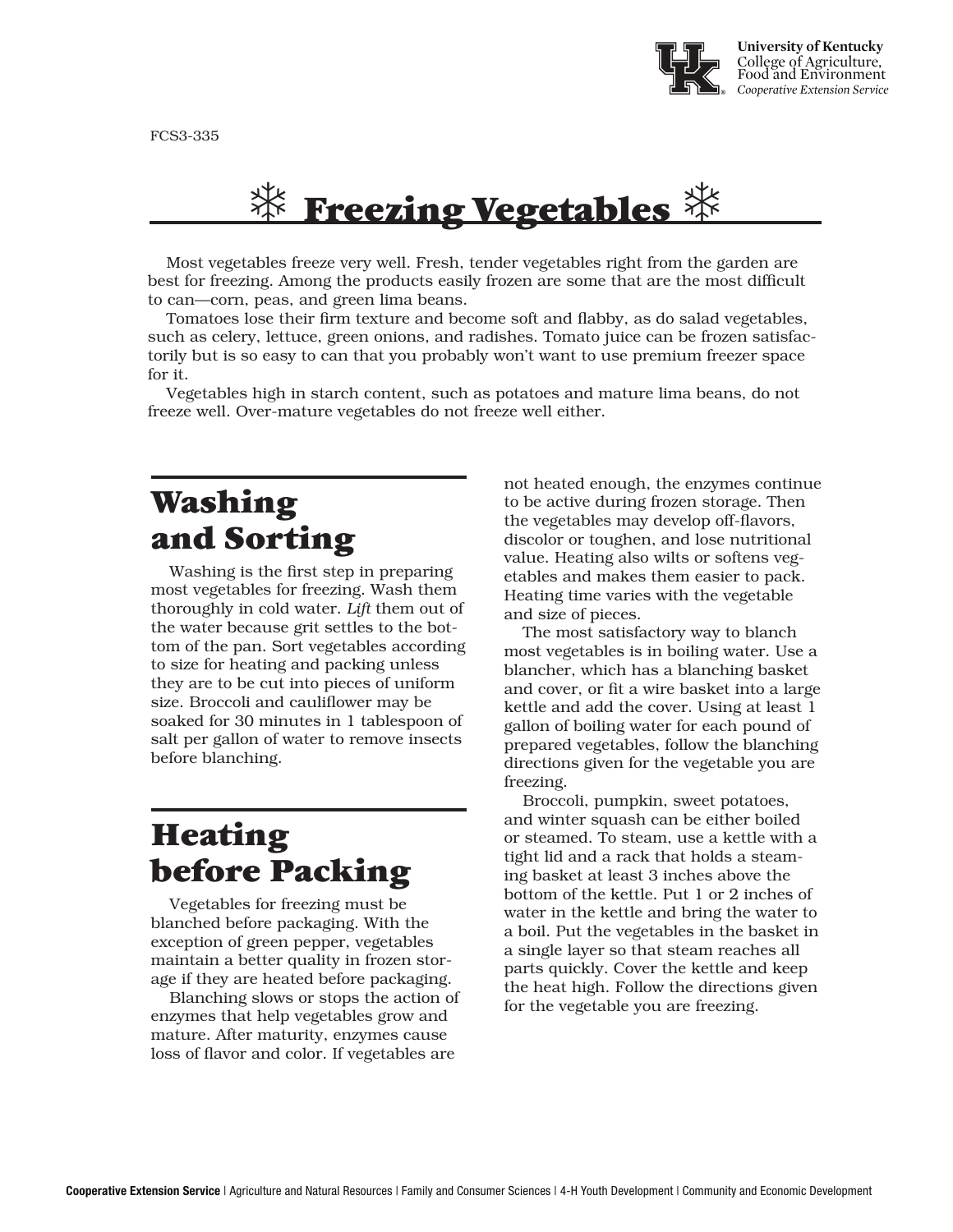| Vegetable                               | Cut/Size             | <b>Blanching Time</b>     |
|-----------------------------------------|----------------------|---------------------------|
| Asparagus                               | Small stalks         | 2 minutes                 |
|                                         | <b>Medium stalks</b> | 3 minutes                 |
|                                         | Large stalks         | 4 minutes                 |
| Beans, green or wax                     | Regular cut          | 3 minutes                 |
|                                         | French cut           | 2 minutes                 |
| Beans, lima                             | Small                | 2 minutes                 |
|                                         | Medium               | 3 minutes                 |
|                                         | Large or Fordhook    | 4 minutes                 |
| <b>Beets</b>                            | Small                | 25-30 minutes             |
|                                         | Medium               | 45-50 minutes             |
| <b>Broccoli</b>                         | Uniform stalk        | 3 minutes                 |
| <b>Brussels sprouts</b>                 | Small heads          | 3 minutes                 |
|                                         | <b>Medium heads</b>  | 4 minutes                 |
|                                         | Large heads          | 5 minutes                 |
| Cabbage or Chinese cabbage              | Medium wedges        | 1 <sup>1/2</sup> minutes  |
| Carrots                                 | Diced or sliced      | 2 minutes                 |
|                                         | Small whole          | 5 minutes                 |
| Cauliflower                             | 1-inch pieces        | 3 minutes                 |
| Corn, whole kernel                      |                      | 4 minutes                 |
| Corn-on-the-cob                         | Small ears           | 7 minutes                 |
|                                         | Medium ears          | 9 minutes                 |
|                                         | Large ears           | 11 minutes                |
| Greens (beet, chard, kale, and mustard) |                      | 2 minutes                 |
| Greens (collards and spinach)           |                      | 3 minutes                 |
|                                         | <b>Tender leaves</b> | 1 <sup>1/2</sup> minutes  |
| Okra                                    | Small pods           | 3 minutes                 |
|                                         | Large pods           | 4 minutes                 |
| Peas, green                             | Plump                | $1\frac{1}{2}$ minutes    |
| Peas, sugar snap and snow               | Small pods           | 11/2 minutes              |
|                                         | Large pods           | 2 minutes                 |
| Pepper, green                           |                      | <b>Blanching optional</b> |

#### **Recommended Blanching Times**

## Cooling

 After vegetables are heated, they should be cooled quickly and thoroughly to stop the cooking. Plunge the basket of vegetables immediately into a large quantity of cold water (60°F or below). Change the water frequently, or use cold running

water or ice water. If ice is used, you'll need about 1 pound of ice for each pound of vegetables. It will take as long to cool the food as it does to heat it. When the vegetables are cool, remove them from the water and drain thoroughly.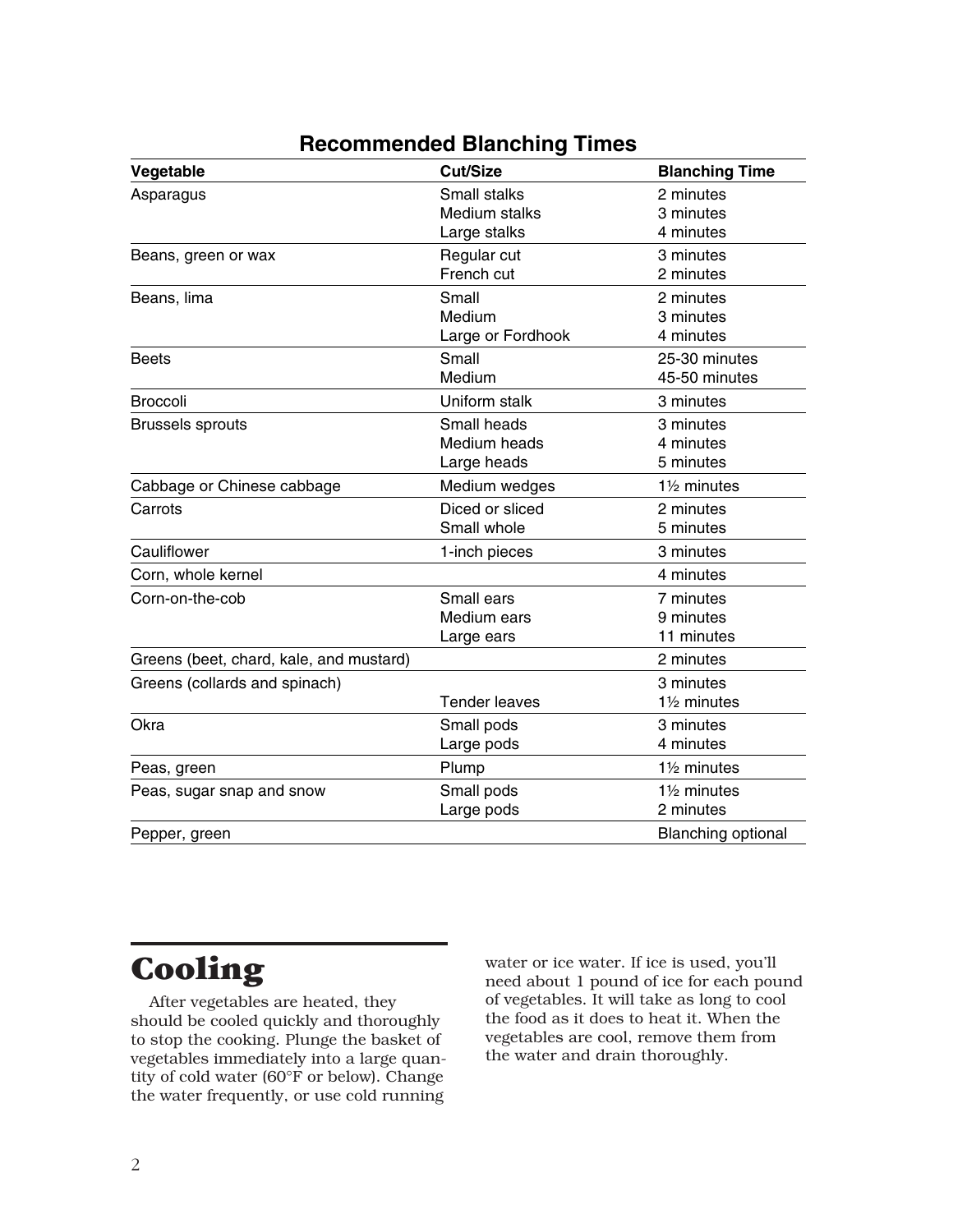## Vegetable Yields

 The number of pints of frozen vegetables from a given quantity of fresh vegetables depends on the quality, condition, maturity, variety, trim, and cut size. Yields given in the following table are approximate.

## Packaging

 Package vegetables in suitable freezer containers. Vegetables that package loosely, such as asparagus, Brussels sprouts, cauliflower, corn-on-the-cob, and hot peppers, need no headspace. Tomato juice and sections, as well as sweet potatoes, need a 1-inch headspace. All other vegetables need a ½-inch headspace. Seal, label, and freeze immediately.

|                         | סטיטוט וועושט             |               |
|-------------------------|---------------------------|---------------|
| Vegetable               | Fresh                     | <b>Frozen</b> |
| Asparagus               | 1 crate (12 2-lb bunches) | 15 to 22 pt   |
| Beans, lima (in pods)   | 1 bu (32 lb)              | 12 to 16 pt   |
| Beans, green and wax    | 1 bu (30 lb)              | 30 to 45 pt   |
| Beet greens             | 15 <sub>lb</sub>          | 10 to 15 pt   |
| Beets (without tops)    | 1 bu (52 lb)              | 35 to 42 pt   |
| <b>Broccoli</b>         | 1 crate (25 lb)           | 24 pt         |
| <b>Brussels sprouts</b> | 4 qt boxes                | 6 pt          |
| Carrots (without tops)  | 1 bu (50 lb)              | 32 to 40 pt   |
| Cauliflower             | 2 medium heads            | 3 pt          |
| Chard                   | 1 bu (12 lb)              | 8 to 12 pt    |
| Collards                | 1 bu (12 lb)              | 8 to 12 pt    |
| Corn, sweet (in husks)  | 1 bu (35 lb)              | 14 to 17 pt   |
| Kale                    | 1 bu (18 lb)              | 12 to 18 pt   |
| Mustard greens          | 1 bu (12 lb)              | 8 to 12 pt    |
| Peas                    | 1 bu (30 lb)              | 12 to 15 pt   |
| Peppers, green          | % lb (3 peppers)          | 1 pt          |
| Pumpkin                 | 3 lb                      | 2 pt          |
| Spinach                 | 1 bu (18 lb)              | 12 to 18 pt   |
| Squash, summer          | 1 bu (40 lb)              | 32 to 40 pt   |
| Squash, winter          | 3 lb                      | 2 pt          |
| Sweet potatoes          | $2/3$ lb                  | 1 pt          |
|                         |                           |               |

#### **Vegetable Yields**

*Prepared by Sandra Bastin, Ph.D., R.D., Extension Food and Nutrition Specialist*